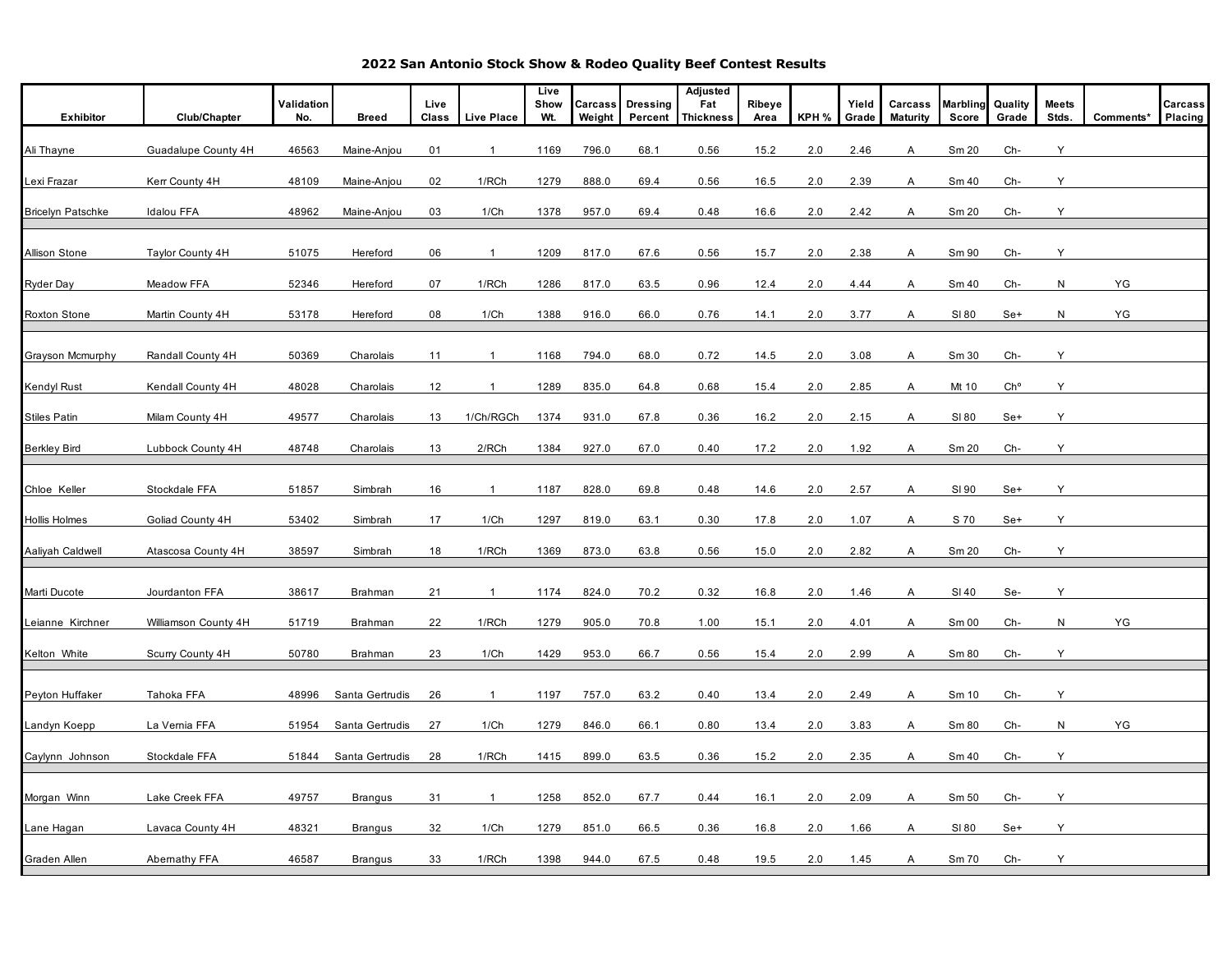**2022 San Antonio Stock Show & Rodeo Quality Beef Contest Results**

| Exhibitor             | Club/Chapter                       | Validation<br>No. | <b>Breed</b>     | Live<br>Class | <b>Live Place</b> | Live<br>Show<br>Wt. | <b>Carcass</b><br>Weight | <b>Dressing</b><br>Percent | Adjusted<br>Fat<br><b>Thickness</b> | Ribeye<br>Area | KPH % | Yield<br>Grade | Carcass<br><b>Maturity</b> | <b>Marbling</b><br>Score | Quality<br>Grade | <b>Meets</b><br>Stds. | Comments* | Carcass<br>Placing |
|-----------------------|------------------------------------|-------------------|------------------|---------------|-------------------|---------------------|--------------------------|----------------------------|-------------------------------------|----------------|-------|----------------|----------------------------|--------------------------|------------------|-----------------------|-----------|--------------------|
| Colbey Schulze        | Fayette County 4H                  | 40820             | ABC              | 36            | $\overline{1}$    | 1093                | 704.0                    | 64.4                       | 0.60                                | 13.0           | 2.0   | 2.92           | Α                          | SI 60                    | Se+              | Υ                     |           |                    |
| Ryan Pena             | Bexar County 4H                    | 38942             | ABC              | 37            | $\overline{1}$    | 1259                | 848.0                    | 67.4                       | 0.32                                | 16.6           | 2.0   | 1.61           | Α                          | SI 50                    | Se+              | Y                     |           |                    |
| Cassie Jo Bennett     | Midland County 4H                  | 49484             | <b>ABC</b>       | 38            | 1/Ch              | 1437                | 979.0                    | 68.1                       | 0.48                                | 18.2           | 2.0   | 2.00           | A                          | SI 90                    | Se+              | Y                     |           |                    |
| Madalyne Boettcher    | Lexington FFA                      | 48384             | ABC              | 38            | 2/RCh             | 1333                | 852.0                    | 63.9                       | 0.40                                | 14.4           | 2.0   | 2.53           | Α                          | SI 40                    | Se-              | Y                     |           |                    |
| Annie Fallon          | <b>Bells FFA</b>                   | 46310             | Angus            | 41            |                   | 1202                | 812.0                    | 67.6                       | 0.52                                | 14.2           | 2.0   | 2.74           | Α                          | Sm 70                    | Ch-              | Y                     |           |                    |
| O'Brien Underwood     | Mason FFA                          | 49179             | Angus            | 42            | 1/RCh             | 1294                | 877.0                    | 67.8                       | 0.56                                | 16.7           | 2.0   | 2.29           | A                          | Sm 10                    | Ch-              | Y                     |           |                    |
| Landrie Smart         | Collin County 4H                   | 49131             | Angus            | 43            | Ch                | 1399                | 986.0                    | 70.5                       | 0.48                                | 16.4           | 2.0   | 2.60           | Α                          | Sm 70                    | Ch-              | Υ                     |           |                    |
| Matthew Smith         | La Vernia FFA                      | 51974             | <b>Red Angus</b> | 46            | $\overline{1}$    | 1174                | 765.0                    | 65.2                       | 0.60                                | 15.5           | 2.0   | 2.35           | Α                          | SIAb 40                  | P-               | Y                     |           |                    |
| Preslie Henkhaus      | Tom Green County 4H                | 51197             | Red Angus        | 47            | 1/Ch              | 1307                | 918.0                    | 70.2                       | 0.72                                | 15.4           | 2.0   | 3.26           | Α                          | Sm 50                    | Ch-              | Y                     |           |                    |
| Hilton Rodenberger    | Wilbarger County 4H                | 51661             | Red Angus        | 47            | 2/RCh             | 1319                | 883.0                    | 66.9                       | 0.52                                | 16.0           | 2.0   | 2.44           | A                          | Mt 20                    | Ch <sup>o</sup>  | Y                     |           | 4                  |
| Hudson Scribner       | Gray County 4H                     | 46212             | Shorthorn        | 50            | $\overline{1}$    | 1217                | 774.0                    | 63.6                       | 0.32                                | 15.4           | 2.0   | 1.71           | A                          | SI 90                    | Se+              | Y                     |           |                    |
| Pierce Dutton         | Kendall County 4H                  | 48027             | Shorthorn        | 51            | 1/Ch              | 1270                | 872.0                    | 68.7                       | 0.52                                | 14.4           | 2.0   | 2.91           | A                          | SI 50                    | Se+              | Υ                     |           |                    |
| <b>Bliss Bessire</b>  | Lubbock County 4H                  | 48819             | Shorthorn        | 52            | 1/RCh             | 1419                | 962.0                    | 67.8                       | 0.56                                | 16.1           | 2.0   | 2.80           | Α                          | Sm 70                    | Ch-              | Y                     |           |                    |
| Jenna Conteras-Garcia | Samuel Clemens Cibolo<br>Creek FFA | 46487             | Simmental        | 55            |                   | 1180                | 774.0                    | 65.6                       | 0.60                                | 14.7           | 2.0   | 2.64           | Α                          | Sm 90                    | Ch-              | Y                     |           |                    |
| Kirsten Bezner        | Dallam County 4H                   | 40115             | Simmental        | 56            | $\overline{1}$    | 1299                | 822.0                    | 63.3                       | 0.48                                | 17.5           | 2.0   | 1.62           | Α                          | Mt 20                    | Ch <sup>o</sup>  | Y                     |           | $\overline{2}$     |
| Luke Altman           | Lubbock County 4H                  | 48879             | Simmental        | 57            | 1/Ch/GCh          | 1399                | 1003.0                   | 71.7                       | 0.40                                | 18.6           | 2.0   | 1.76           | Α                          | Sm 40                    | Ch-              | N                     | CW        |                    |
| Aniston Patschke      | Idalou FFA                         | 48960             | Simmental        | 57            | 2/RCh             | 1444                | 955.0                    | 66.1                       | 0.52                                | 17.5           | 2.0   | 2.23           | A                          | Md 30                    | $Ch+$            | Y                     |           |                    |
| Charlie Tusa          | Falls County 4H                    | 40752             | Limousin         | 60            | $\overline{1}$    | 1185                | 785.0                    | 66.2                       | 0.36                                | 13.8           | 2.0   | 2.37           | Α                          | Sm 50                    | Ch-              | Y                     |           |                    |
| Caiman Cody           | <b>Tolar FFA</b>                   | 47417             | Limousin         | 61            | 1/RCh             | 1279                | 874.0                    | 68.3                       | 0.68                                | 15.6           | 2.0   | 2.93           | A                          | Sm 60                    | Ch-              | Y                     |           |                    |
| London Bird           | Lubbock County 4H                  | 48749             | Limousin         | 62            | 1/Ch              | 1377                | 942.0                    | 68.4                       | 0.56                                | 16.2           | 2.0   | 2.70           | A                          | Sm 00                    | Ch-              | Y                     |           |                    |